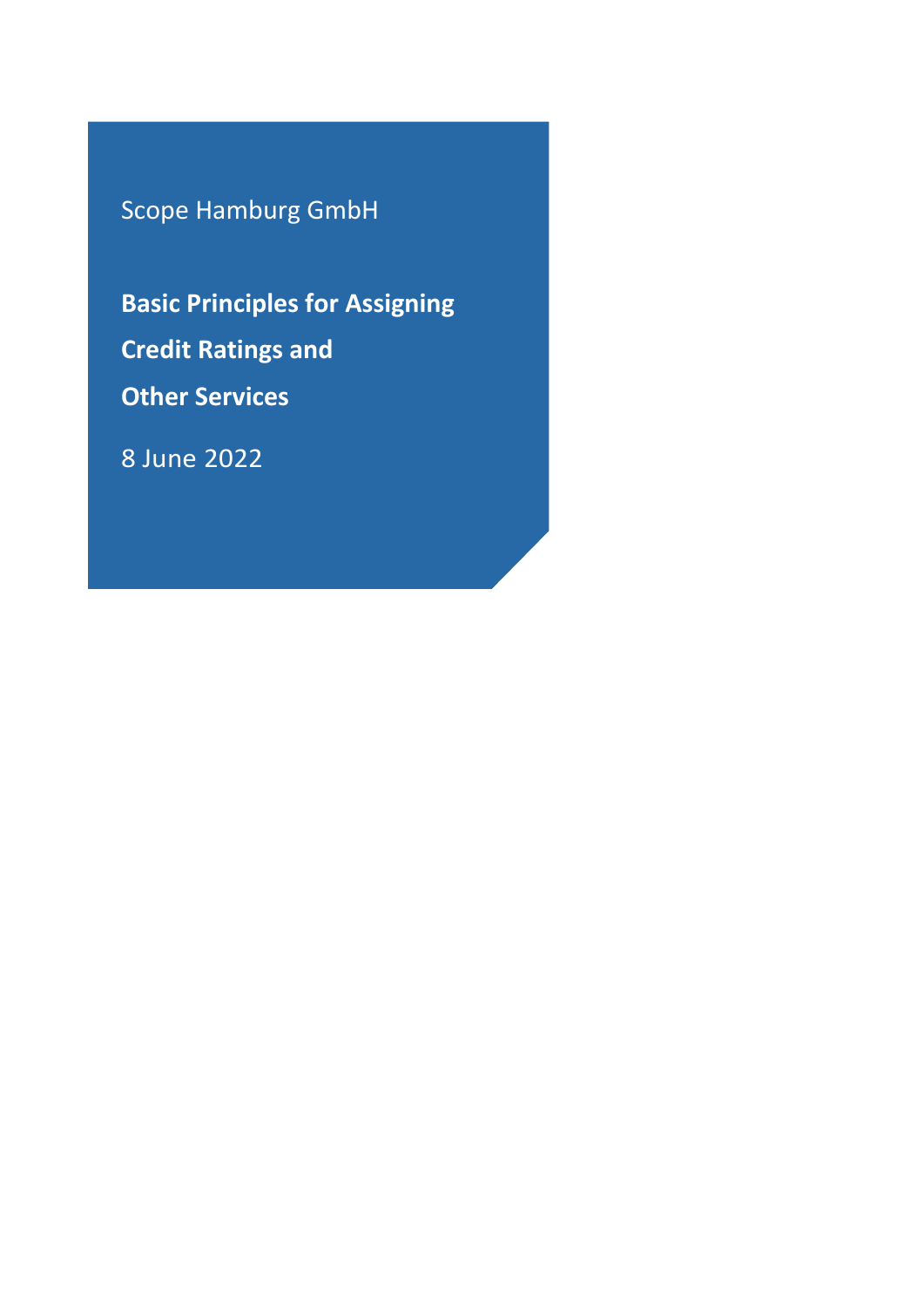Scope Hamburg GmbH Basic Principles for Assigning Credit Ratings and Other Services (8 June 2022)

## **Contents**

| <b>Introduction</b>                           | $\mathbf{2}$    |
|-----------------------------------------------|-----------------|
| <b>Regulatory Distinction Between Ratings</b> | 3               |
| <b>Rating Process</b>                         | $\overline{4}$  |
| <b>Appendix 1: Definitions</b>                | $\mathbf{7}$    |
| <b>Appendix 2: Rating Categories</b>          | 10 <sup>°</sup> |
| <b>Appendix 3: Indicators and suffixes</b>    | 14              |
| <b>Appendix 4: Credit Rating Actions</b>      | 15              |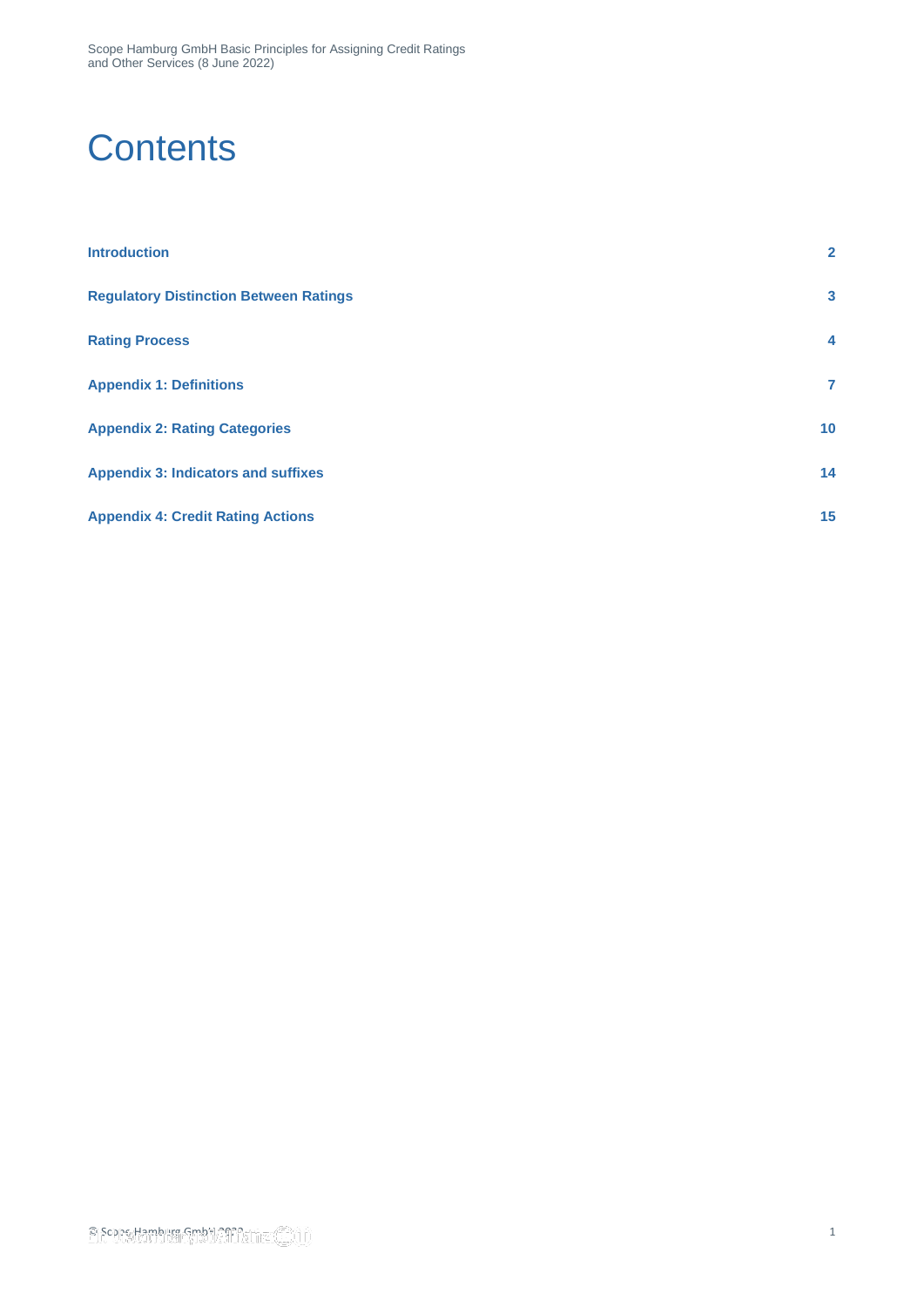# <span id="page-2-0"></span>Introduction

Scope Hamburg GmbH (henceforth "SH") is publishing this document so that companies, investors and other interested members of the business community are able to understand SH's credit rating approach and processes that it uses.

Scope Hamburg GmbH is registered as a credit rating agency in the European Union pursuant to Regulation (EC) No 1060/2009 (as amended) (the "CRA Regulation"). SH is therefore subject to supervision by the European Securities and Markets Authority (ESMA) and is recognised as an external credit assessment institution (ECAI) under Regulation (EU) 575/2013 on prudential requirements for credit institutions and investment firms. The CRA Regulation contains provisions intended to prevent or mitigate actual and potential conflicts of interest and enhance the integrity, transparency, good governance and independence of credit rating activities.

Under the CRA Regulation, financial institutions, insurance companies and other market participants (i.e. institutional investors), may use credit ratings, which are issued or endorsed by EU registered credit rating agencies for regulatory purposes (i.e. for the specific purpose of complying with EU law or with EU law as implemented by national legislation of the EU member states). On the basis of its registration, SH can issue credit ratings that can be used for those regulatory purposes.

**CREDIT RATINGS ISSUED BY SH ARE FORWARD LOOKING OPINIONS REGARDING THE RELATIVE CREDITWORTHINESS OF AN ISSUER, AN INSTRUMENT OR AN OBLIGATION. SH'S OPINIONS ON CREDITWORTHINESS ADDRESS THE TIMELY PAYMENT OR EXPECTED LOSS FOR FINANCIAL OBLIGATION, AS DEFINED IN SH'S CREDIT RATING METHODOLOGIES. CREDIT RATINGS DO NOT ADDRESS ANY OTHER RISK, INCLUDING BUT NOT LIMITED TO: LIQUIDITY RISK, MARKET VALUE RISK, OR PRICE VOLATILITY.**

A SH Credit Rating is expressed by using an established and defined ranking system of Credit Rating Categories. Credit Rating are not recommendations to buy, sell or hold securities of any kind. SH currently assigns ratings in the asset class of corporate ratings including Issuer ratings and instrument ratings.

The analytical approach used in determining the rating level is described in the appropriate published Credit Rating methodologies (see [www.scopehamburg.de/en/about-us/our-methods\)](http://www.scopehamburg.de/en/about-us/our-methods).

In addition to Regulated Credit Ratings, SH also offers other permissible services, including credit estimates and preliminary analyses. These are not regulated credit ratings and cannot be used for EU regulatory purposes.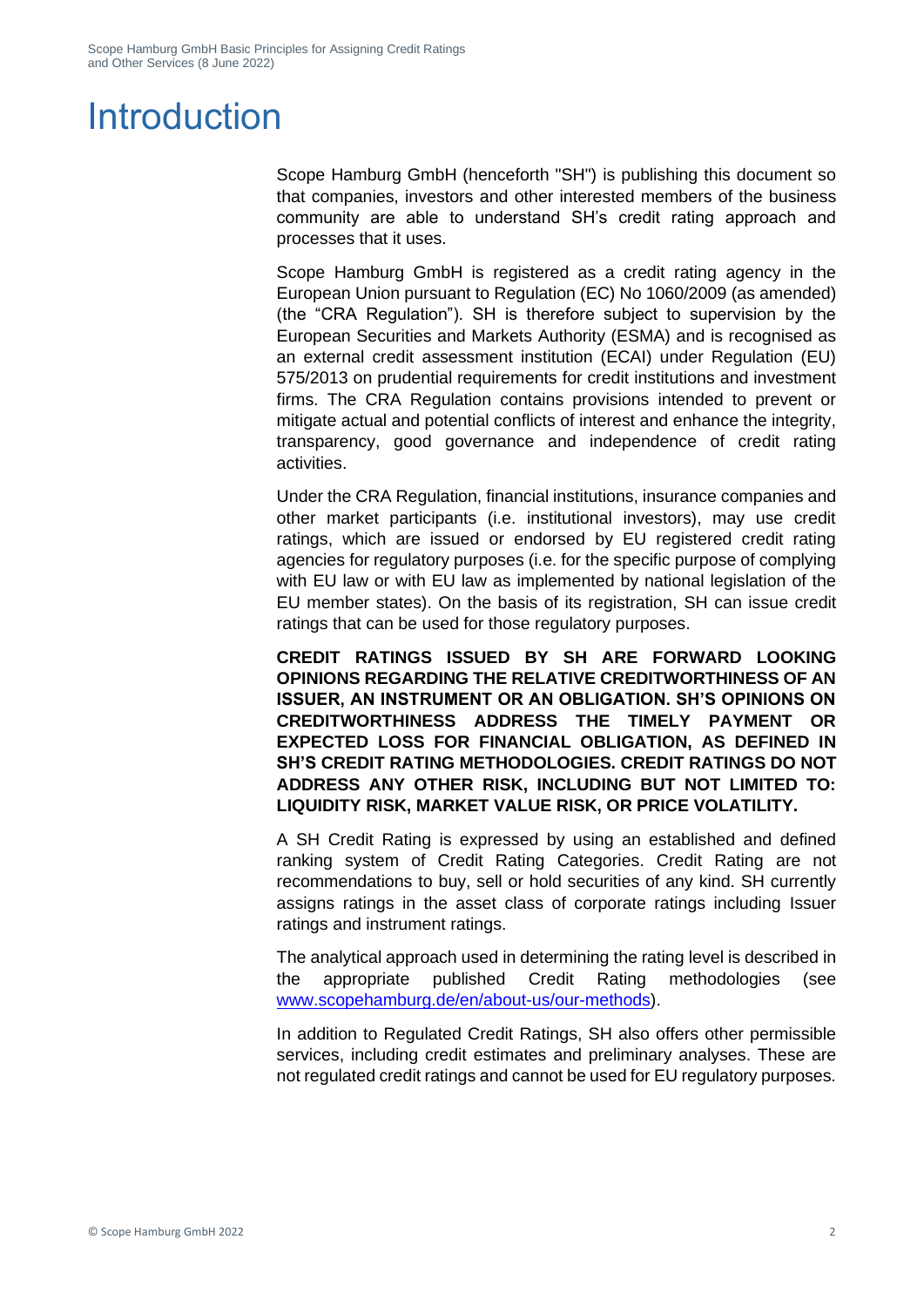# <span id="page-3-0"></span>Regulatory Distinction Between Ratings

One of the requirements for a Regulated Credit Rating is that it is disclosed on a non-selective basis and in a timely manner. SH's Regulated Credit Ratings are disclosed either on its website or distributed by subscription via SH's Rating Portal.

The CRA Regulation defines Private Credit Ratings as credit ratings "produced pursuant to an individual order and provided exclusively to the person who placed the order" that "are not intended for public disclosure or distribution by subscription" and are subject to a duty of confidentiality and limitations on distribution (as set out below). Private Credit Ratings may not be used for regulatory purposes in certain jurisdictions, including in the European Union. Customers are not authorised to publish Private Credit Ratings or distribute them by subscription. Customers may only use Private Credit Ratings for internal purposes and, with SH's consent, share them with a limited number of third parties on a strictly confidential basis as long as the sharing is not tantamount to public disclosure or distribution by subscription.

|              | <b>RATING*</b>        |                  |                         |
|--------------|-----------------------|------------------|-------------------------|
| <b>Type</b>  | <b>PUBLIC</b>         |                  | <b>PRIVATE</b>          |
| Disclosed on | SH website            | Rating<br>Portal | Only to customer        |
| Regulation   | <b>REGULATED</b>      |                  | <b>EXEMPT</b>           |
| Methodology  | Regulated methodology |                  | (Regulated) methodology |
| Monitoring   | Mandatory             |                  | Optional                |

SH carries out Credit Rating processes in which representatives of the rated entity directly or indirectly send SH a request to assign a Credit Rating. In this case, the ratings are considered solicited as defined in the CRA Regulation. Credit Ratings can also be issued without being initiated by the Rated Entity. In this case, the ratings are considered unsolicited as defined in the CRA Regulation.

Unsolicited Credit Ratings can sometimes be issued solely on the basis of publicly available information. In other circumstances, SH may also rely on the participation of the Rated Entity.

For Solicited Credit Ratings, the rated entity generally provides its internal information as well. SH will only assign a Credit Rating if it believes the information base is of sufficient quality and from reliable sources.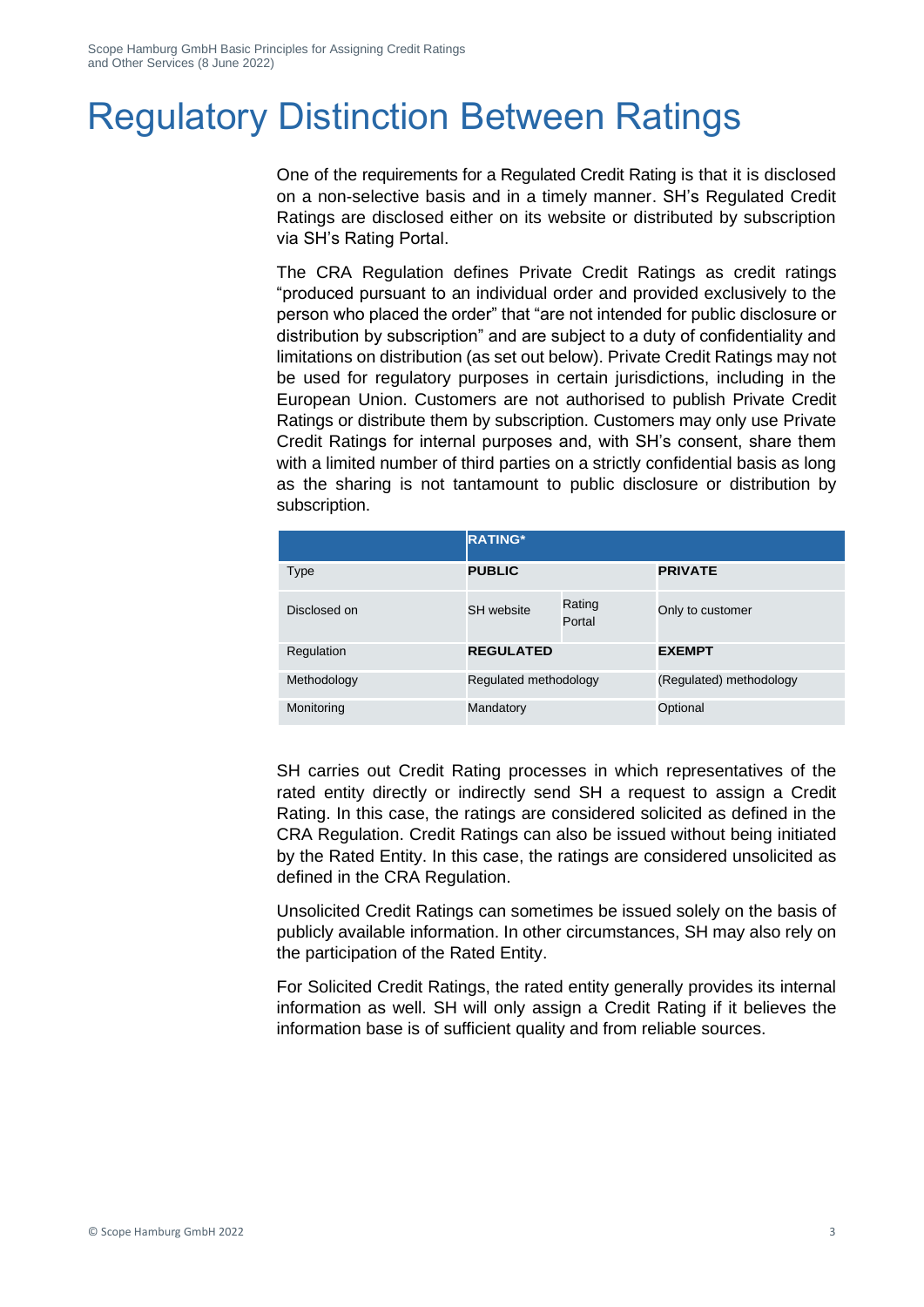# <span id="page-4-0"></span>Rating Process

### **Overview**

The following table describes the usual steps of the SH Credit Rating process.

#### **Rating process**

- A Receipt of documentation and analysis
- B Site visit or conference call where applicable
- C Creation of draft rating report and proposed rating
- D Rating committee meeting and determination of Credit Rating
- E Submission of Credit Rating and the rating rationale to the rated entity and, where applicable, the customer
- F Rated entity points out any factual errors that may have been made and/or inadvertent inclusion of confidential information, if applicable
- G Possible consideration of comments on factual errors or inadvertent inclusion of confidential information submitted by rated entity
- H Completion and submission of the Credit Rating report to the rated entity and the customer where applicable
- I Publication/dissemination
- J Monitoring

The credit analysis is the same for both Solicited and Unsolicited Credit Ratings.

The Credit Rating process at SH is organised by an appointed lead analyst. If the rating has been solicited, the Rated Entity and/or its agent must also name a contact person who will be available during the rating process.

Once the requested documents have been received, they are analysed by the lead analyst or project team (if applicable). Additional information is requested as needed. The lead analyst, or project team (if applicable), may also draw up a list of questions for individual aspects of the analysis that can be given to the entity to be rated and/or customer to prepare for a site visit or conference call.

Once the available information has been analysed, the lead analyst or project team (if applicable), prepares the draft report and rating committee memo which includes the proposed rating level. The rating committee is the sole forum for assigning Credit Ratings and Outlooks.

The draft rating report is submitted to the Rated Entity and/or its agent after the rating committee. The Rated Entity or its agent must be notified at least 24 hours in advance (within the Rated Entity's business hours) of the possible publication/dissemination of the rating and its rationale. During this period, the Rated Entity has an opportunity to point out any factual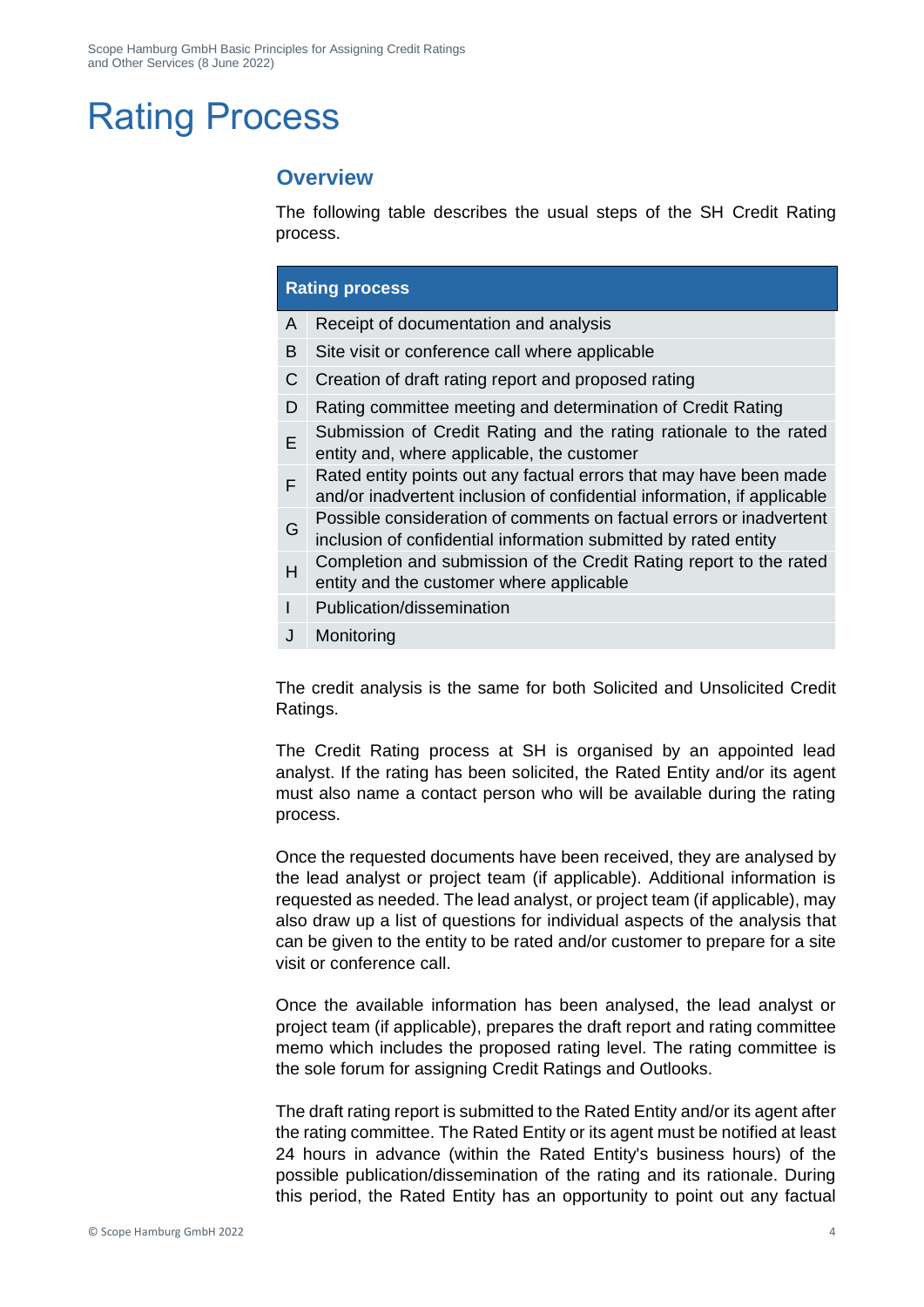inaccuracies and/or inadvertent inclusion of confidential information to SH. The Rated Entity's submissions on factual inaccuracies perceived by the Rated Entity are given consideration. When relevant, a modified report will have to be submitted to the rating committee for determination whether submissions made by the Rated Entity justify a change to the Credit Rating. A statement explaining whether the Credit Rating was amended due to the Rated Entity's input is included in the rating report. The final rating report is submitted to the Rated Entity and/or its agent and the Credit Rating is published/disseminated along with the rating rationale.

The Regulated Credit Rating can be disclosed to the public at large or disseminated to subscribers. In the former case, the rating and its rationale are published on the SH website. In the latter case, the Credit Rating is disseminated on the Rating Portal that is only accessible to registered subscribers for a fee.

Once a Credit Rating is published/disseminated on the website/portal, it is subject to Monitoring.

The purpose is to ensure that Credit Ratings are constantly monitored in order to identify any material changes that might impact the Credit Rating/Outlook and ensure the continued validity of the published rating level. The Rated Entity and/or its agent is obligated to disclose any developments that might impact the Credit Rating/Outlook during the monitoring period.

Where required, the lead analyst will individually determine the information to be provided on a regular basis and the deadlines for providing this information.

A Credit Rating can be upgraded, downgraded, have its Outlook status changed, put on under review<sup>1</sup> or withdrawn during the monitoring period. All such decisions are made by a rating committee.

If a Credit Rating or a rating Outlook is changed during the monitoring process, the action will also be communicated to the Rated Entity or, where applicable, customer for comment at least one full business day in advance during business hours. After expiry of the notification period, the Credit Rating and/or Outlook action will be disclosed as described above.

SH has the discretionary right and/or duty to withdraw Credit Ratings, including in circumstances where SH determines to be unable to maintain the rating. Reasons why SH might withdraw a Credit Rating include:

- i) the instrument having reached its final maturity or the debt having been redeemed prior to its final maturity, called, prefunded or cancelled;
- ii) a business decision taken by Scope Ratings;
- iii) the lack of sufficient information required to maintain the rating; or

<sup>&</sup>lt;sup>1</sup> For such rating actions the status was placed on the "watch list" until the 1<sup>st</sup> May 2022 and on "under review" status from 2<sup>nd</sup> May 2022 onwards.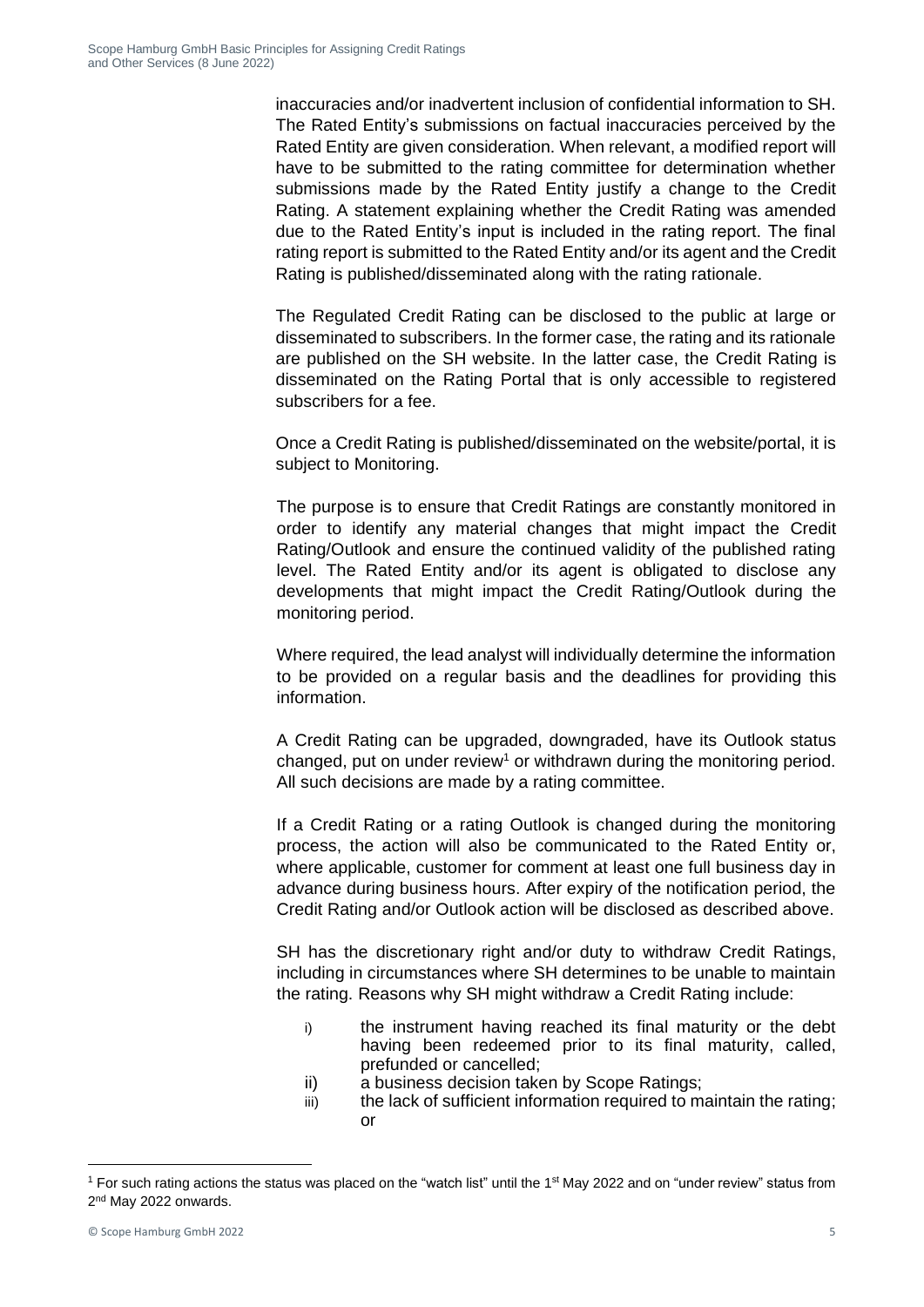iv) default of the rated entity, following the realisation of the default.

In this case, the Rated Entity and/or its agent will be notified at least one full business day in advance about the withdrawal of the rating.

Withdrawn ratings are denoted by a "WD $2$ " identifier and remain published on SH's website and/or Rating Portal.

Where the solicitation with respect to a given Credit Rating has been withdrawn, the Solicited Credit Rating can be converted into an Unsolicited Credit Rating if SH believes that the rating has a sufficient information base and might be of interest to market participants.

A status change to "Under Review<sup>3</sup>" is communicated to the rated entity and/or its agent and published on the SH website or disseminated on the Rating Portal. Adding "Under Review" to a Credit Rating does not necessarily imply that the rating level will change. In addition, Credit Ratings can be upgraded, downgraded, or withdrawn without first being placed on "Under Review".

<sup>&</sup>lt;sup>2</sup> Withdrawn ratings, prior to  $2^{nd}$  May 2022, were identified as "withdrawn, and as of  $2^{nd}$  May 2022, are identified as "WD". <sup>3</sup> For such rating actions the status was placed on the "Watch List" until the 1<sup>st</sup> May 2022 and on "Under Review" status from 2<sup>nd</sup> May 2022 onwards.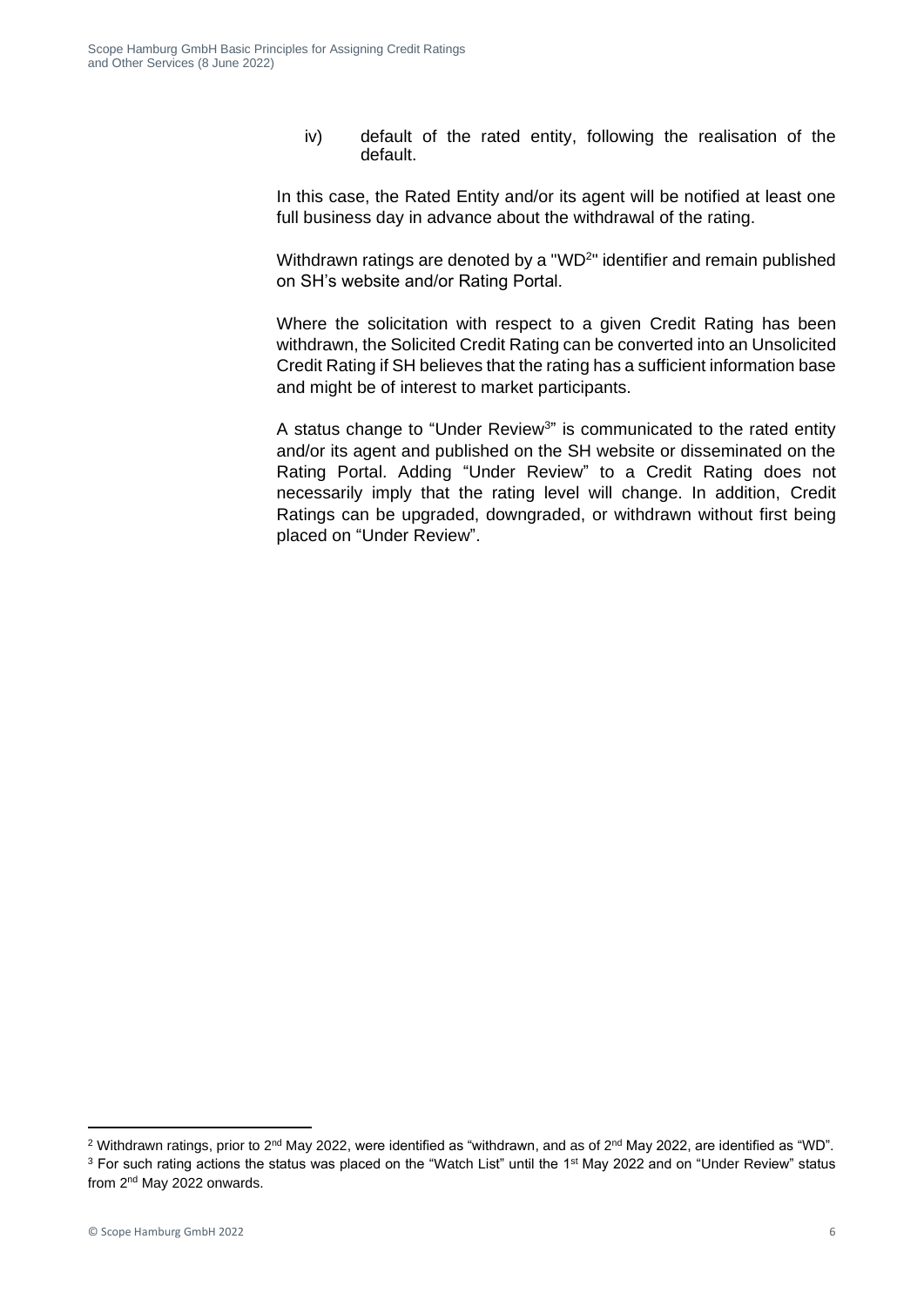# <span id="page-7-0"></span>Appendix 1: Definitions

SH operates as a registered credit rating agency on the basis of the CRA Regulation, other regulations, directives and other EU legislation that has been transposed into national legislation where applicable. For that reason, our definitions correspond to the definitions used in these instruments.

### Credit Rating

Credit Ratings issued by SH are forward-looking opinion regarding the relative creditworthiness of an Issuer, an instrument or an obligation and is assigned using an established and defined ranking system of Credit Rating categories.

Scope Hamburg's opinions on creditworthiness address the timely payment or expected loss for financial obligations, as defined in Scope Hamburg's respective Credit Rating methodologies.

Credit Ratings do not address any other risk, including but not limited to: liquidity risk, market value risk, or price volatility. Credit Ratings are not statements of current or historical fact. Credit Ratings are neither a prospectus nor a substitute for information assembled and presented by companies or Issuers for investors regarding the purchase of a security or for assessing the creditworthiness of a Rated Entity. Credit Ratings do not constitute or provide investment or financial advice, and do not provide recommendations to purchase, sell, or hold particular securities. Credit Ratings do not comment on the suitability of an investment for any particular investor. SH issues its Credit Ratings and publishes its publications with the expectation and understanding that each investor will, with due care, conduct its own independent analyses, credit assessments and other verifications and evaluations of each security that is under consideration for purchase, holding, or sale.

### Unsolicited Credit Ratings (color coded)

According to regulatory requirements, "Unsolicited Credit Ratings" must be colour coded to indicate whether the rating was issued with the participation of the Rated Entity or a related third party and whether the credit rating agency has access to internal information. SH colour codes unsolicited, non-participating ratings using orange.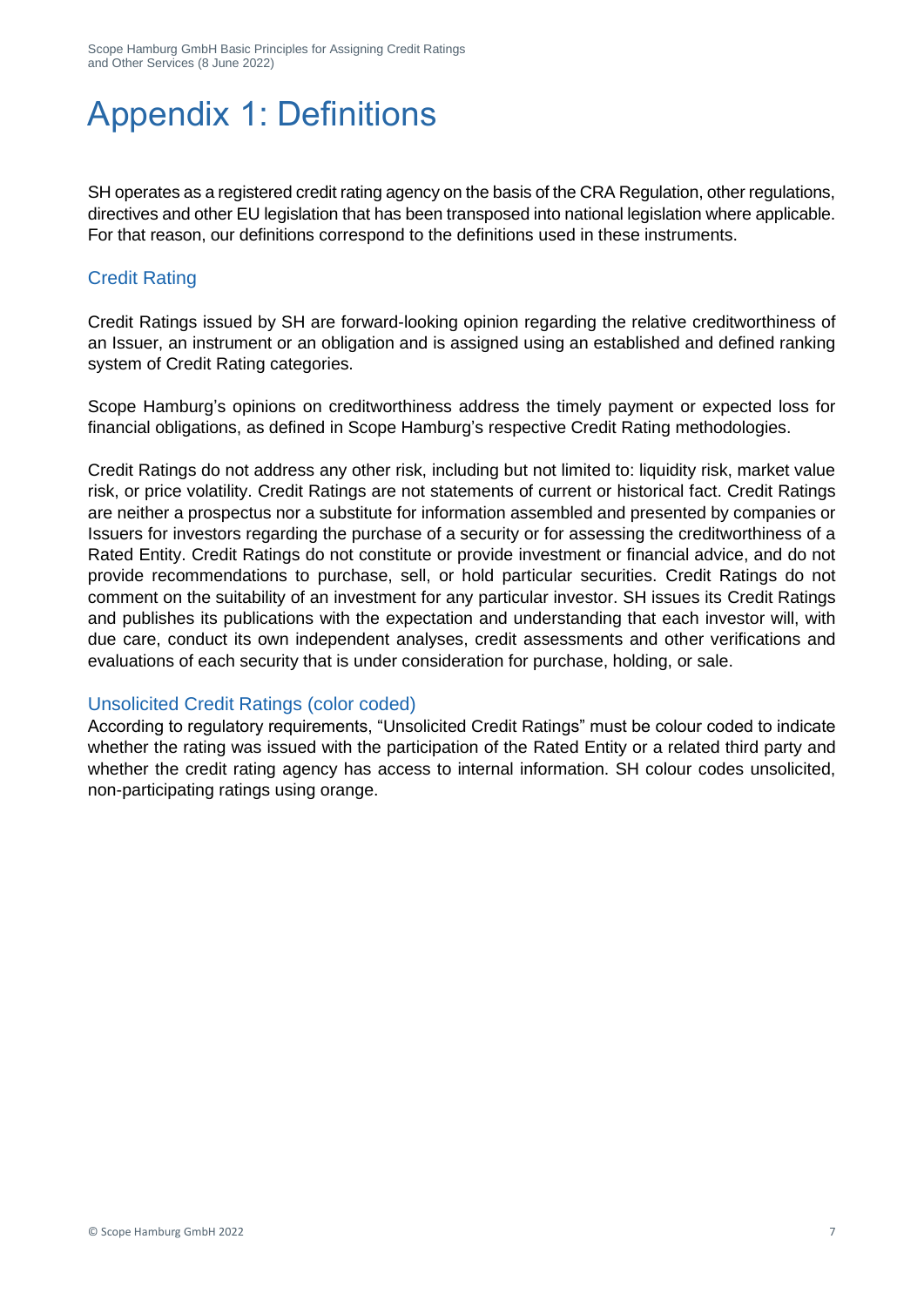|                                                                                                                                                                                                                                                                                                                                                                                                                                                                                                                                                                                                                                                                                                                                                            | <b>RATING LEVELS*</b>                                                         |                                                                                  |                                                           |                                       |                                                                                  |                                                           |
|------------------------------------------------------------------------------------------------------------------------------------------------------------------------------------------------------------------------------------------------------------------------------------------------------------------------------------------------------------------------------------------------------------------------------------------------------------------------------------------------------------------------------------------------------------------------------------------------------------------------------------------------------------------------------------------------------------------------------------------------------------|-------------------------------------------------------------------------------|----------------------------------------------------------------------------------|-----------------------------------------------------------|---------------------------------------|----------------------------------------------------------------------------------|-----------------------------------------------------------|
| Application                                                                                                                                                                                                                                                                                                                                                                                                                                                                                                                                                                                                                                                                                                                                                | Issuer ratings, issuance ratings, project ratings, structured finance ratings |                                                                                  |                                                           |                                       |                                                                                  |                                                           |
| Type                                                                                                                                                                                                                                                                                                                                                                                                                                                                                                                                                                                                                                                                                                                                                       | <b>PUBLIC</b>                                                                 |                                                                                  | <b>PRIVATE</b>                                            |                                       |                                                                                  |                                                           |
| Regulation                                                                                                                                                                                                                                                                                                                                                                                                                                                                                                                                                                                                                                                                                                                                                 | <b>REGULATED</b>                                                              |                                                                                  | <b>EXEMPT</b>                                             |                                       |                                                                                  |                                                           |
| Solicitation status                                                                                                                                                                                                                                                                                                                                                                                                                                                                                                                                                                                                                                                                                                                                        | <b>SOLICITED</b><br><b>UNSOLICITED</b>                                        |                                                                                  | <b>SOLICITED</b>                                          | <b>UNSOLICITED</b>                    |                                                                                  |                                                           |
| Information basis, participation<br>of rated entity or related third<br>party                                                                                                                                                                                                                                                                                                                                                                                                                                                                                                                                                                                                                                                                              | Internal and<br>public<br>information                                         | With<br>participation:<br>Access to<br>internal<br>documents or to<br>management | <b>No</b><br>participation:<br>Only public<br>information | Internal and<br>public<br>information | With<br>participation:<br>Access to<br>internal<br>documents or to<br>management | <b>No</b><br>participation:<br>Only public<br>information |
| Rating notation (example)                                                                                                                                                                                                                                                                                                                                                                                                                                                                                                                                                                                                                                                                                                                                  | <b>BBB</b>                                                                    | <b>BBB</b><br>unsolicited                                                        | <b>BBB</b><br>unsolicited                                 | <b>BBB<sub>PR</sub></b>               | <b>BBB<sub>PR</sub></b><br>unsolicited                                           | <b>BBB<sub>PR</sub></b><br>unsolicited                    |
| <b>Credit Estimate</b><br>A Credit Estimate is an unpublished, point-in-time (unmonitored), opinion of the approximate credit<br>quality of an Issuer. A Credit Estimate is not equivalent to and does not represent a formal Credit<br>Rating and is not assigned by a rating committee. Credit Estimates are assigned using a more limited<br>analysis than that involved in a Credit Rating. Had SH conducted an analysis commensurate with a<br>full Credit Rating, the result may have been significantly different. Credit Estimates are provided on<br>a strictly confidential basis.<br>Assessments issued as Credit Estimates are denoted in lowercase letters with corresponding<br>suffixes (CE for credit estimates), e.g. bbb <sub>CE</sub> . |                                                                               |                                                                                  |                                                           |                                       |                                                                                  |                                                           |
| <b>Monitoring</b>                                                                                                                                                                                                                                                                                                                                                                                                                                                                                                                                                                                                                                                                                                                                          |                                                                               |                                                                                  |                                                           |                                       |                                                                                  |                                                           |
| A Credit Rating is monitored after it is assigned. During the monitoring period, a Credit Rating can<br>be confirmed, changed, put on "Under Review <sup>4</sup> or withdrawn.                                                                                                                                                                                                                                                                                                                                                                                                                                                                                                                                                                             |                                                                               |                                                                                  |                                                           |                                       |                                                                                  |                                                           |
| <b>Credit Rating Preliminary analysis</b>                                                                                                                                                                                                                                                                                                                                                                                                                                                                                                                                                                                                                                                                                                                  |                                                                               |                                                                                  |                                                           |                                       |                                                                                  |                                                           |
| The preliminary analysis is an assessment of the creditworthiness of a fund that is exclusively<br>derived from a pre-established statistical model providing different scenarios. Assessments issued<br>as part of preliminary analyses are denoted in lowercase letters with the corresponding suffix "PRA"<br>(= Portfolio Risk Assessment), e.g. bbb <sub>PRA</sub> .                                                                                                                                                                                                                                                                                                                                                                                  |                                                                               |                                                                                  |                                                           |                                       |                                                                                  |                                                           |
| <sup>4</sup> For such rating actions the status was placed on the "watch list" until the 1 <sup>st</sup> May 2022 and on "under review" status from<br>2 <sup>nd</sup> May 2022 onwards.                                                                                                                                                                                                                                                                                                                                                                                                                                                                                                                                                                   |                                                                               |                                                                                  |                                                           |                                       |                                                                                  |                                                           |

### Credit Estimate

#### **Monitoring**

### Credit Rating Preliminary analysis

<sup>&</sup>lt;sup>4</sup> For such rating actions the status was placed on the "watch list" until the 1<sup>st</sup> May 2022 and on "under review" status from 2<sup>nd</sup> May 2022 onwards.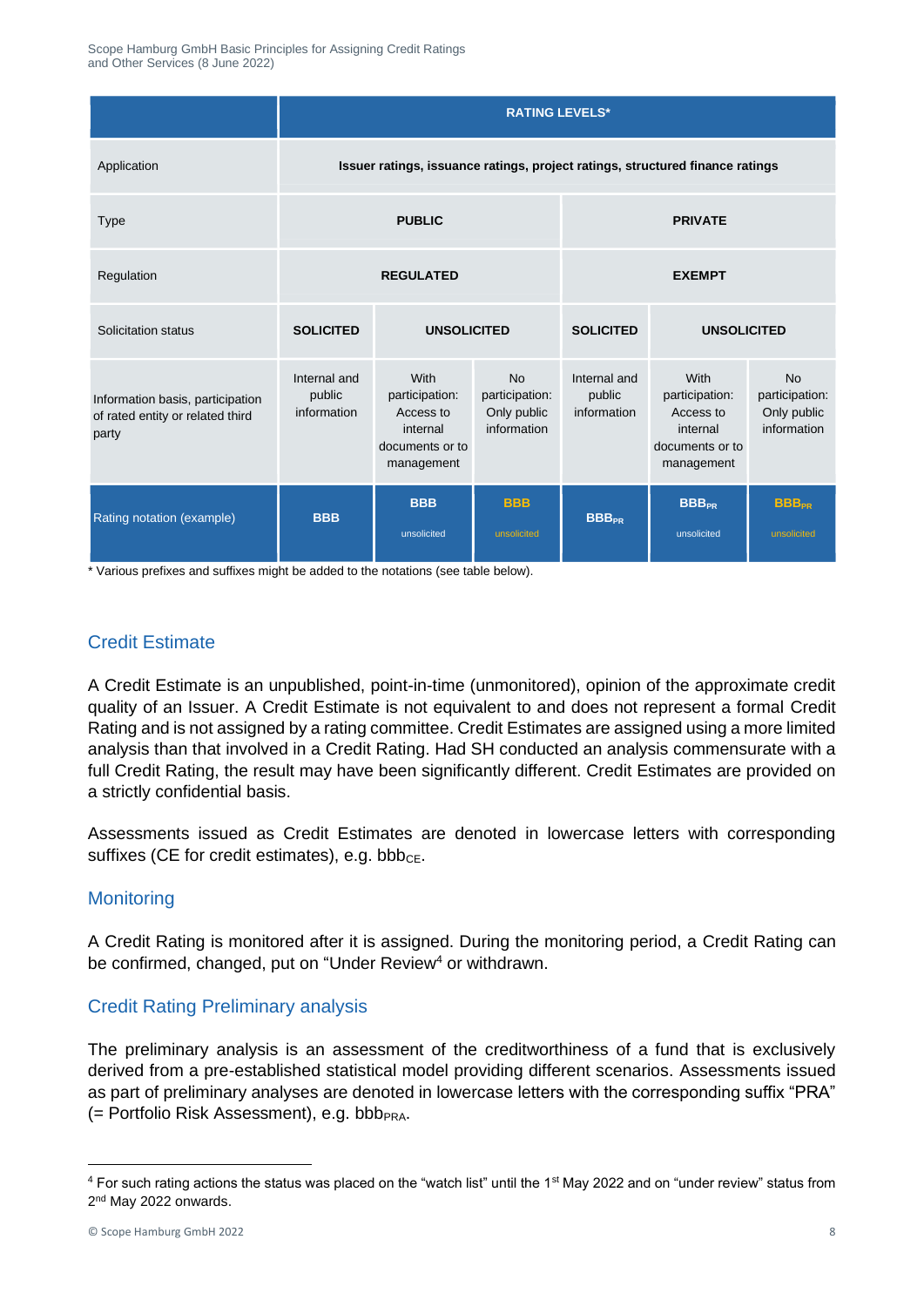### Private Credit Rating

Private Credit Ratings are provided exclusively to the entity requesting the Credit Rating. Private Credit Ratings are not intended for public disclosure or distribution by subscription. Private Credit Ratings may not be used for regulatory purposes. SH's Private Credit Ratings may either be monitored or point-in-time (unmonitored).

#### Rated entity or Issuer

According to the CRA Regulation, the Rated Entity can be a company, debt or financial obligation, debt security, preferred share or other financial instrument, or the Issuer of such a debt or financial obligation, debt security, preferred share or other financial instrument, regardless of the solicitation status or information base.

#### Rating Portal

The SH's Rating Portal is a portal in which investors can access public ratings solely on a subscription basis.

#### Regulated Credit Ratings

Regulated Credit Ratings are Credit Ratings that are: (a) assigned and disseminated by a Credit Rating agency registered in accordance with the CRA Regulation; and (b) not Private Credit Ratings.

#### Regulated methodology

Regulated methodologies are made available to the public, including their effective date, on SH's website following a request for comments. SH also references the applicable version of the relevant methodology in its rating reports. SH provides prompt notification of any Credit Rating changes that may result from the introduction of new or updated methodologies.

#### Solicited or unsolicited Credit Ratings

Solicited Credit Ratings are ratings carried out under a contract between the Credit Rating agency and the rated entity or a related third party. Related third parties are originators, arrangers, sponsors, servicers or any other parties that interact with a Credit Rating agency on behalf of a rated entity, including any person directly or indirectly linked to that rated entity by control.

Unsolicited Credit Ratings are ratings carried out without a direct or indirect contract between the Credit Rating agency and the rated entity or a related third party. Ratings are also considered unsolicited if SH has a contract with a third party that is not acting on behalf of the rated entity. The solicitation status does not change through the participation of the rated entity in the Credit Rating process, e.g., by the submission of internal documents and/or interviews of representatives of the rated entity.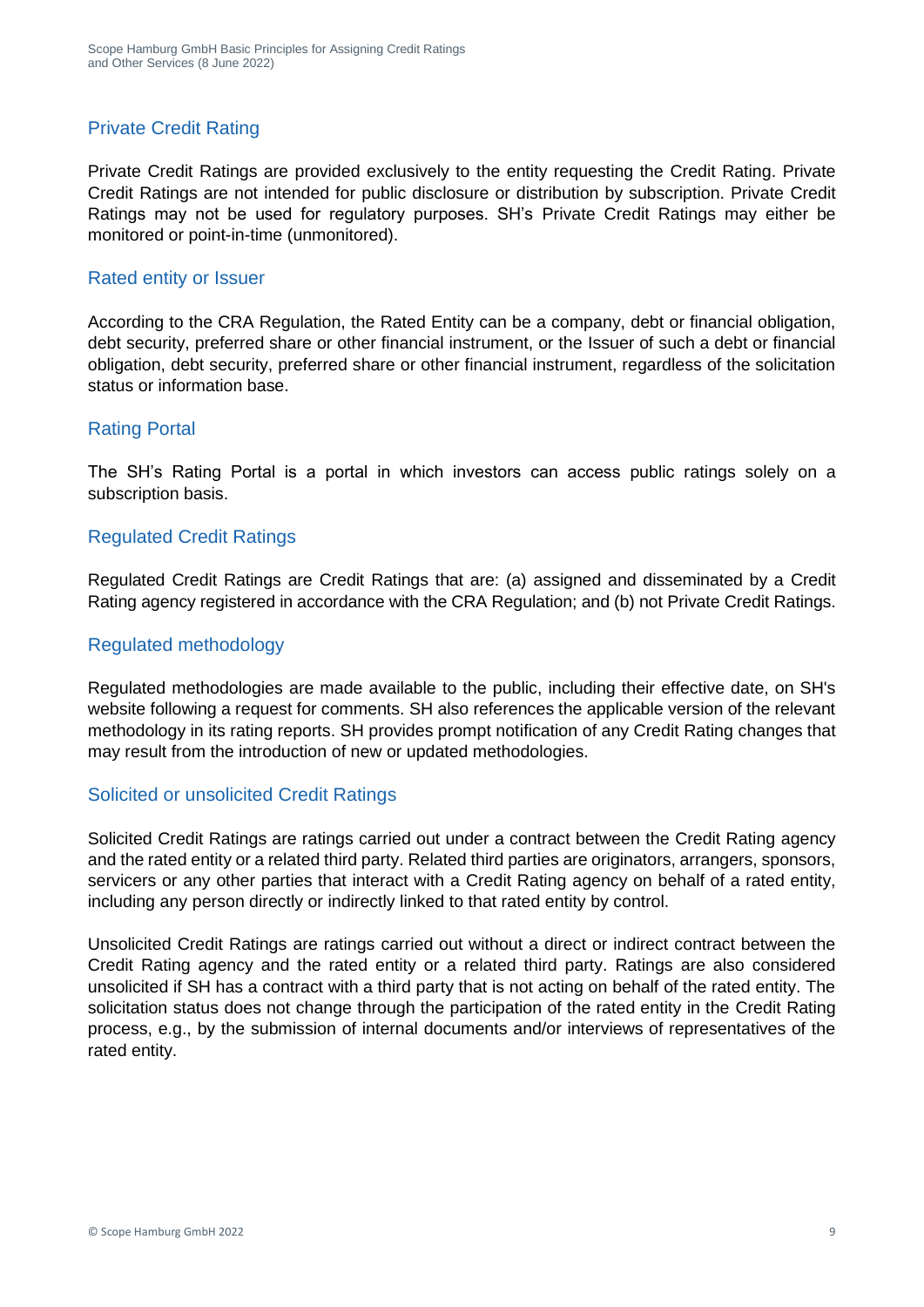## <span id="page-10-0"></span>Appendix 2: Rating Categories

#### **Rating Categories and Identifiers**

This section presents SH's Credit Rating terms and definitions.

These terms apply to Credit Ratings produced by SH including the asset classes of Corporates.

### **1. Main Credit Rating definitions**

Scope Hamburg's opinions on creditworthiness addresses timely payment, or expected loss, of financial obligations, as defined in the respective Credit Rating methodology.

#### **1.1 Credit Ratings assigned to an Issuer**

#### **Credit Rating terms:**

- Issuer Rating
- Short-Term Issuer Rating
- Issuer Rating (foreign currency)
- Short-Term Issuer Rating (foreign currency)

*Note: Credit Ratings refer to the relative creditworthiness of the Issuer in its local currency unless mentioned otherwise.*

#### **Credit Rating definitions**

- Issuer Ratings assigned on the long-term Credit Rating scale are forward-looking opinions on the relative creditworthiness of an Issuer's ability and willingness, to repay its financial obligations when due and with an original maturity of one year or more. For the long-term credit rating scale see Appendix 4.
- Short-Term Issuer Ratings assigned on the short-term Credit Rating scale are forward-looking opinions on the relative creditworthiness of an Issuer's ability and willingness, to repay its financial obligations when due, typically within 12 months. For the short-term credit rating scale see Appendix 4.

#### **1.2. Credit Ratings assigned to debt instruments**

**The Credit Rating term** describes the type of debt rated by Scope Hamburg. Common Credit Rating terms are:

- Debt Rating
- Debt Issuance Program Rating
- Senior Secured Debt Rating
- Senior Unsecured Debt Rating
- Subordinated Debt Rating
- Subordinated Debt (Hybrid) Ratings
- Short-Term Debt Rating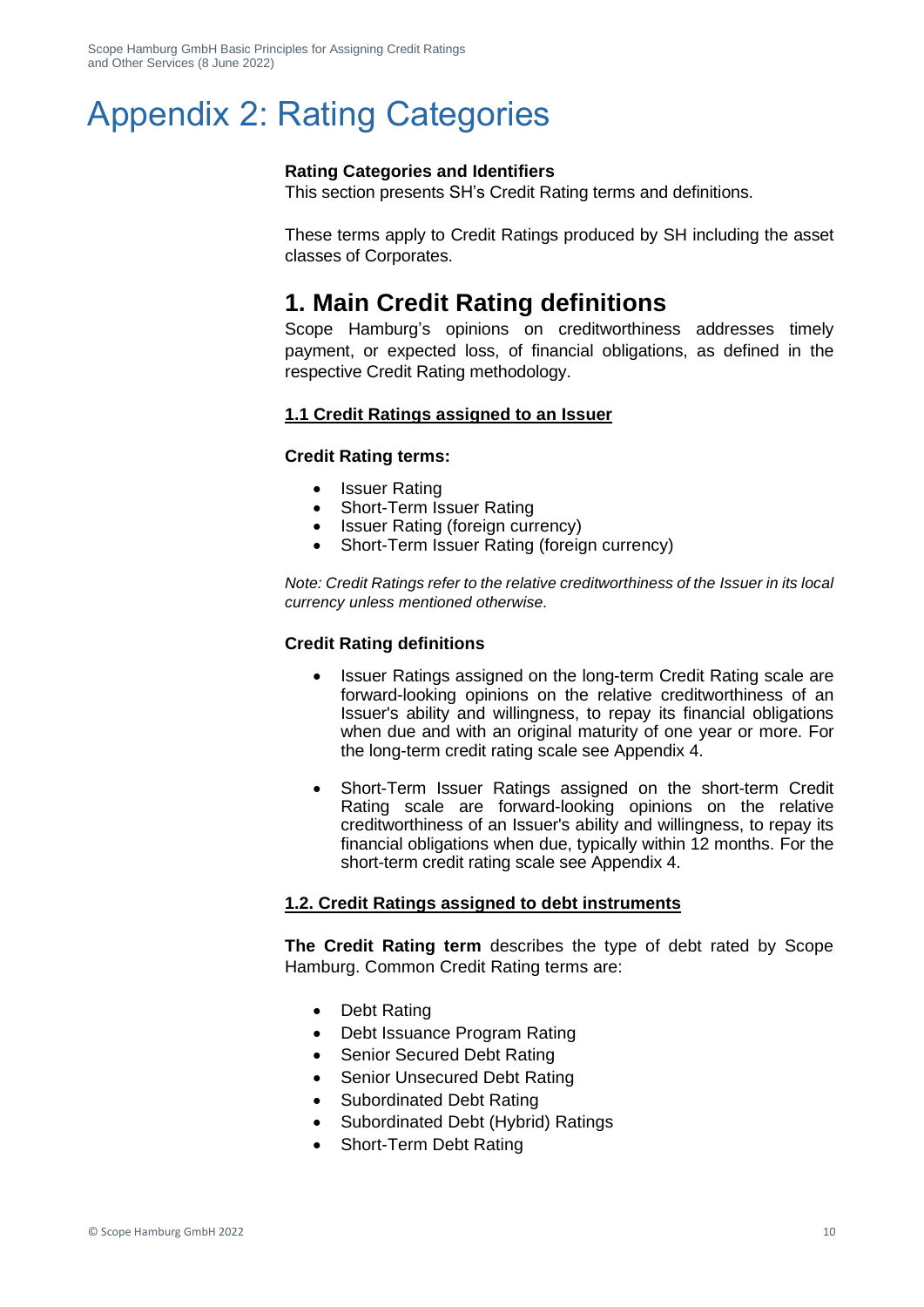*Note: Credit Ratings refer to the relative creditworthiness, as further defined in the relevant Credit Rating methodologies, of the Issuer and debt instrument in its local currency unless mentioned otherwise.*

#### **Credit Rating definitions**:

- **Debt Ratings** are assigned on Scope Hamburg's **long-term** Credit Rating scale to a debt instrument.
- **Debt Issuance Program Ratings** are assigned to Issuers issuing ratings under a pre-established debt issuance program.
- **Senior Secured Debt Ratings** are assigned to debt, secured by a lien against collateral, that has priority over unsecured debt in case of resolution or insolvency.
- **Senior Unsecured Debt Ratings** are assigned to debt, that has priority over other unsecured debt in case of an insolvency and does not benefit from security over a collateral.
- **Subordinated Debt Ratings** are assigned to unsecured subordinated debt which ranks lower to senior debt in case of resolution or insolvency.
- **Subordinated Debt (Hybrid) Ratings** are assigned to hybrid subordinated debt which ranks lower to senior debt in case of resolution or insolvency.
- **Short-Term Debt Ratings** assigned on Scope Hamburg's **shortterm** Credit Rating scale are forward-looking opinions on the relative creditworthiness of debt instruments. Short-Term Debt Ratings are assigned to short term debt instrument with a maturity of not more than 12 months.

#### **Other:**

• **Recoveries** address amounts to be recovered following a default or a default-like event. Recovery definitions are specific to the different sectors as described, where relevant, in Scope Hamburg's respective methodologies.

## **2. Ratings in default**

#### **Default definition**

Default – Scope Hamburg considers the following events to constitute a default:

• failure to pay a coupon or principal payment on the due date and after a grace period specified under the instrument's terms and conditions<sup>5</sup>,

<sup>5</sup> Typically, not longer than 30 days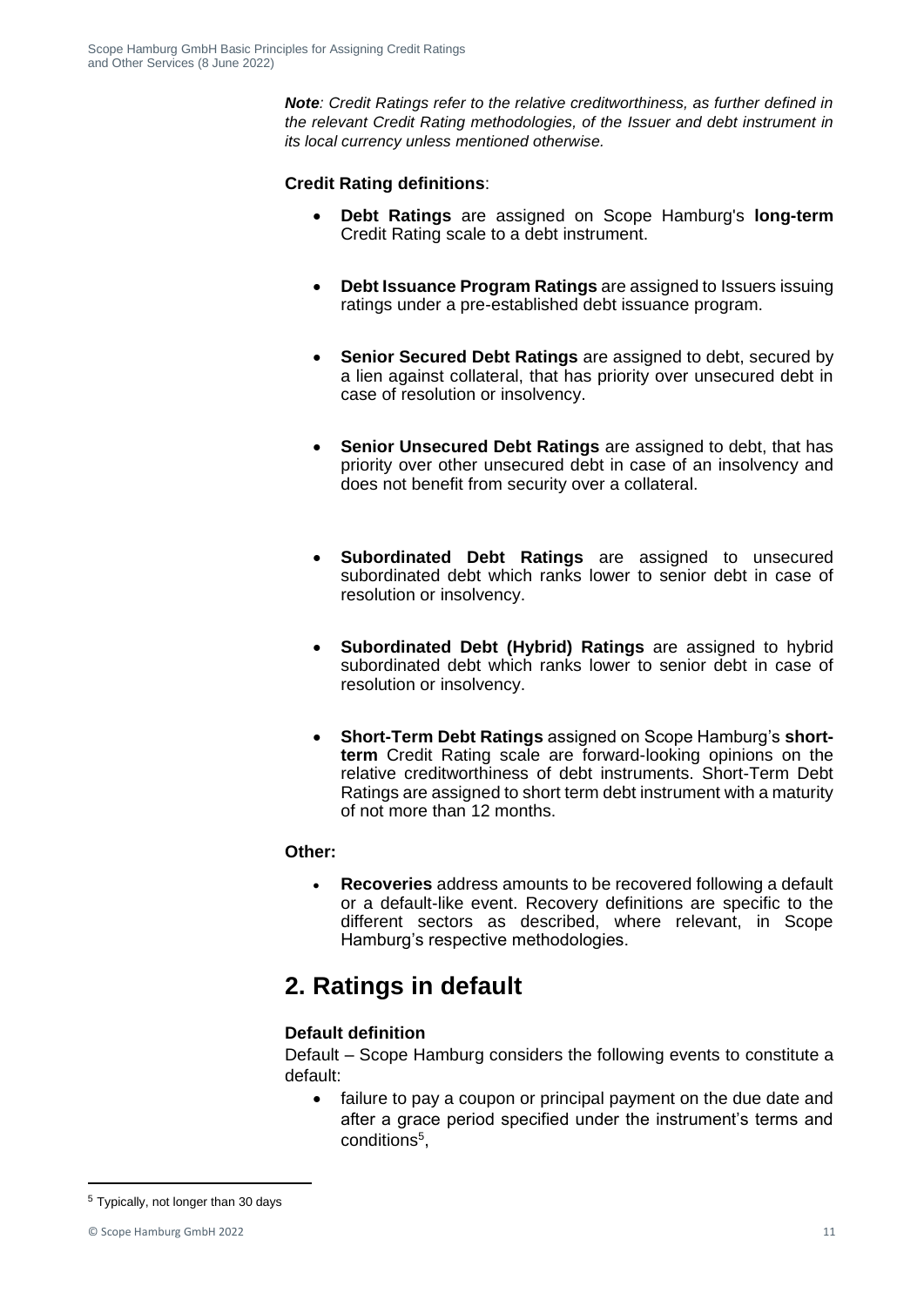- as applicable, supervisory action such as bank resolution, liquidation, insolvency proceedings of the debt Issuer or moratorium resulting in debt non-payment or debt restructuring, and
- any distressed debt exchange, restructuring or debt swap, which i) leads to less favourable terms or a loss of value compared to the original terms of the debt, including unilateral or coercive currency redenomination , and ii) has the effect of avoiding a likely default.

For the avoidance of doubt, Scope Hamburg does not consider the following to constitute a default: i) technical default triggered by force majeure, or ii) the non-payment of interest if such deferral is permitted under the terms and conditions of the securities.

Default status – Upon the occurrence of a default, as per the above, the Credit Rating is in a default status and will be reported as such. The following sections indicate Credit Ratings assigned upon this status.

#### **Credit Rating of Issuers in default**

Scope Hamburg assigns a 'D' or 'SD' Credit Rating to Issuer Credit Ratings in a default status and b) debt categories with at least one instrument in a default status in that debt category.

**D** Default Credit Ratings. **SD** Selective Default Credit Ratings are assigned at Issuer level and debt category level if one specific class or currency of several but not all issuances of an Issuer is defaulted. A 'SD' Issuer Credit Rating is assigned, when an Issuer has selectively defaulted on certain debt obligations but not all. Such selective default can be the consequence of a forced debt restructuring (e.g. a distressed debt exchange or creditor bail in). An SD at Issuer level is not automatically triggered by the write-down or conversion of bank capital instruments that have a hybrid role in a bank's capital structure.

#### **Credit Rating of debt instruments in default**

Debt instruments in default are generally rated at the lower end of the rating scale according to the long term and short term Credit Rating scales defined above. Recovery expectations for each of these debt instruments, when in default, are provided in, depending on the amount and degree of certainty of expected recoveries, see table below.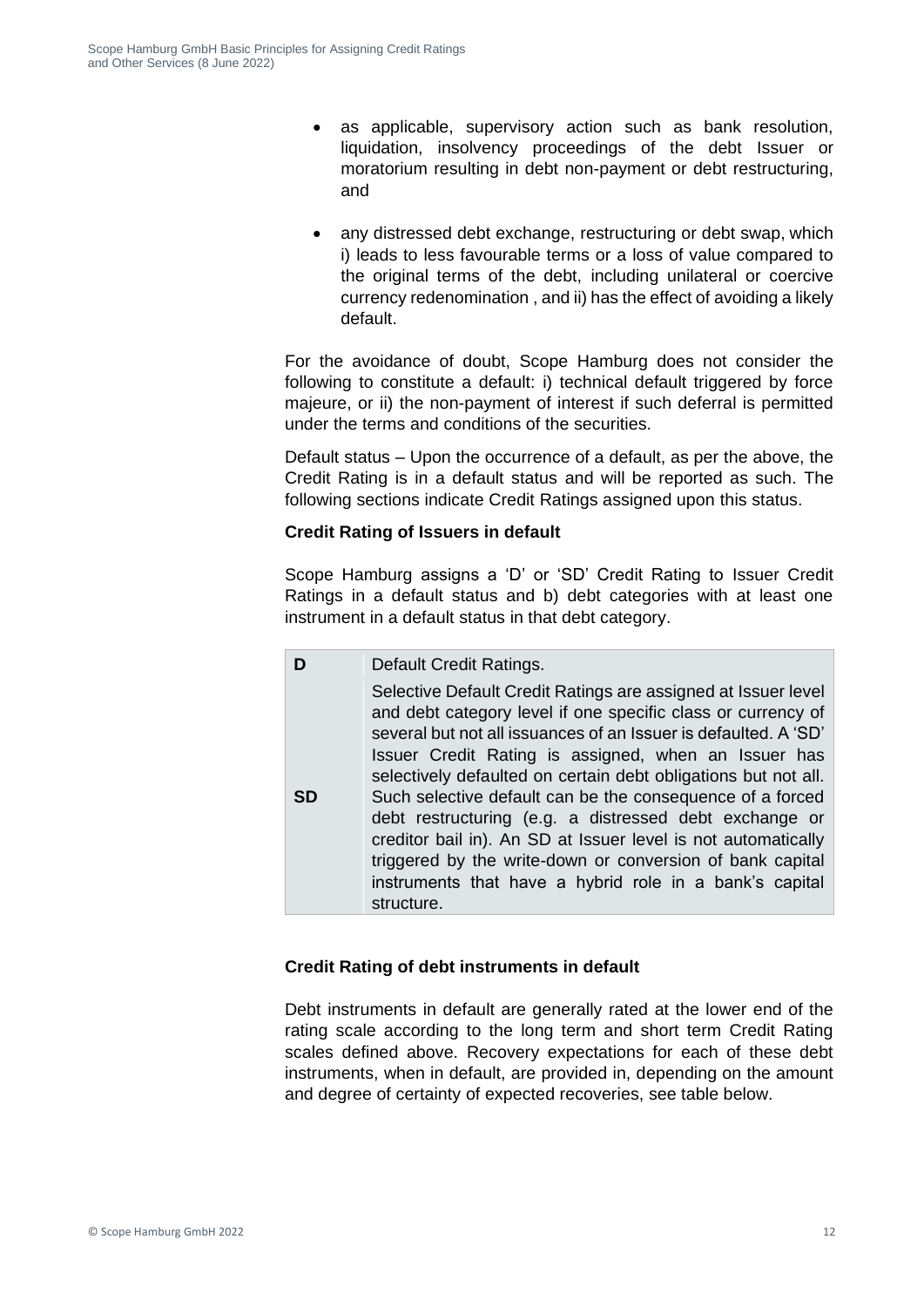| <b>B-</b>  | Default with extremely high level of expected recovery with<br>extremely high certainty. |
|------------|------------------------------------------------------------------------------------------|
| <b>CCC</b> | Default with very high level of expected recovery with very<br>high certainty.           |
| cc         | Default with average to high level of expected recovery and<br>high certainty.           |
| C          | Default with above average expected recovery and/or<br>average certainty.                |
| D          | Default with average to low or no expected recovery and/or<br>high uncertainty.          |

Typically, only secured debt instruments with high quality collateral, or debt instruments experiencing non-payment on a relatively minor amount are expected to be rated above D while in default. Scope Hamburg may assign a credit rating higher than B- to a debt instrument in default under exceptional circumstances and in instances where a default is likely to be temporary and is associated with exceptionally high recovery expectations with an extremely high degree of certainty.

The above section must be read in conjunction with Scope Hamburg's respective methodologies.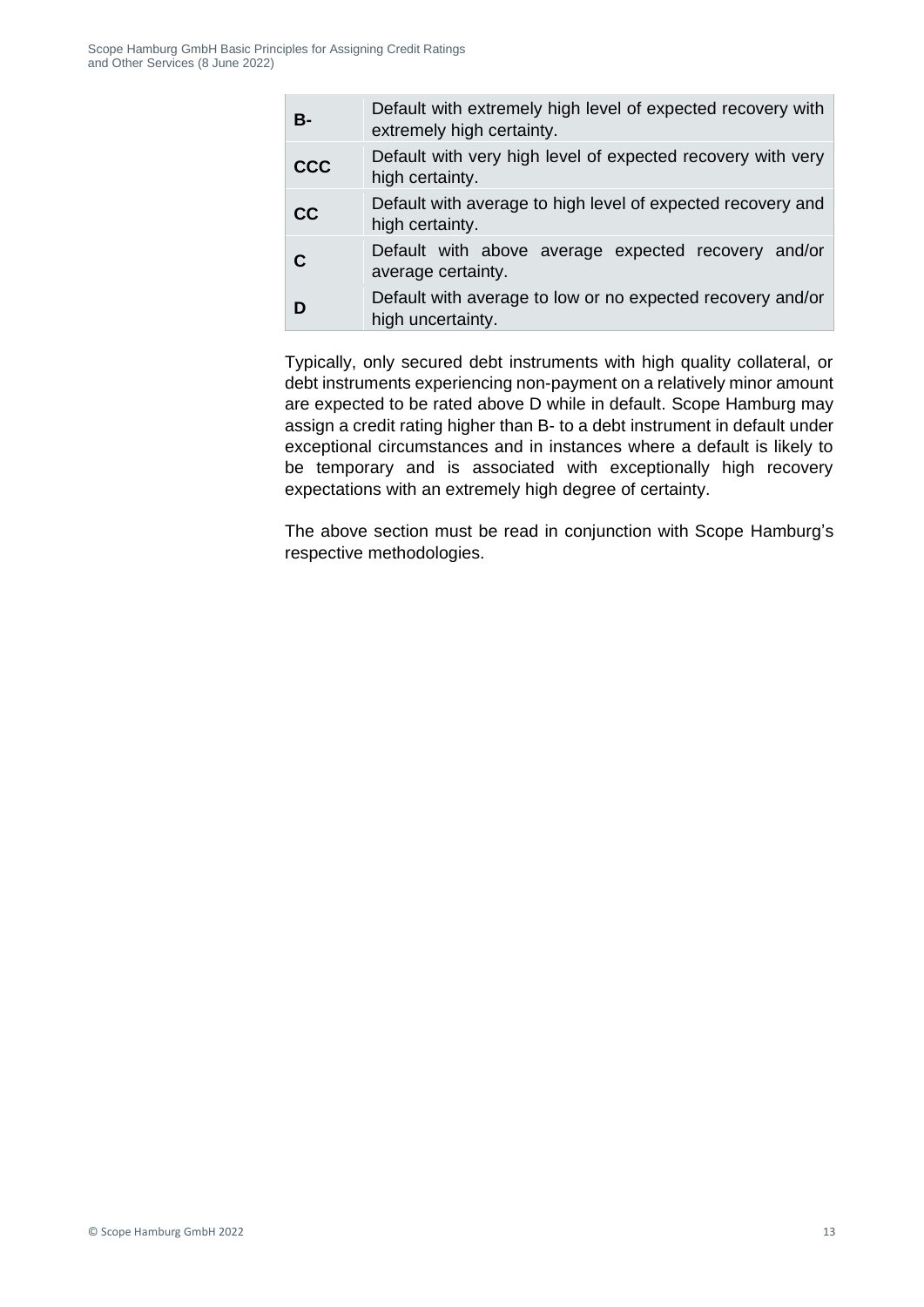# <span id="page-14-0"></span>Appendix 3: Indicators and suffixes

#### **Preliminary Credit Ratings prefix (P)**

Preliminary Credit Ratings are identified with the prefix (P) and assigned in advance of the issuance of the debt. Scope Hamburg will only assign a preliminary Credit Rating on future issues where it expects to assign a new Credit Rating. Once the debt issuance is final and in line with the provisional terms and conditions used to assign the preliminary Credit Ratings, the Preliminary Credit Rating is withdrawn, and a new Credit Rating is assigned. If the final terms and conditions of the debt differ materially from the provisional terms and conditions, the new Credit Rating may differ from the Preliminary Credit Rating. Scope Hamburg generally expects a Preliminary Credit Rating to be converted into a new Credit Rating or withdrawn within six months of it being assigned.

#### **Withdrawn (WD)**

Withdrawn (WD<sup>6</sup>) indicates a Credit Rating assigned by Scope Hamburg which has subsequently been withdrawn due to i) the instrument having reached its final maturity or the debt having been redeemed prior to its final maturity, called, prefunded or cancelled or ii) a business decision taken by Scope Hamburg or iii) the lack of sufficient information required to maintain the rating.

 $6$  Withdrawn ratings, prior to 2<sup>nd</sup> May 2022, were identified as "withdrawn, and as of 2<sup>nd</sup> May 2022, are identified as "WD".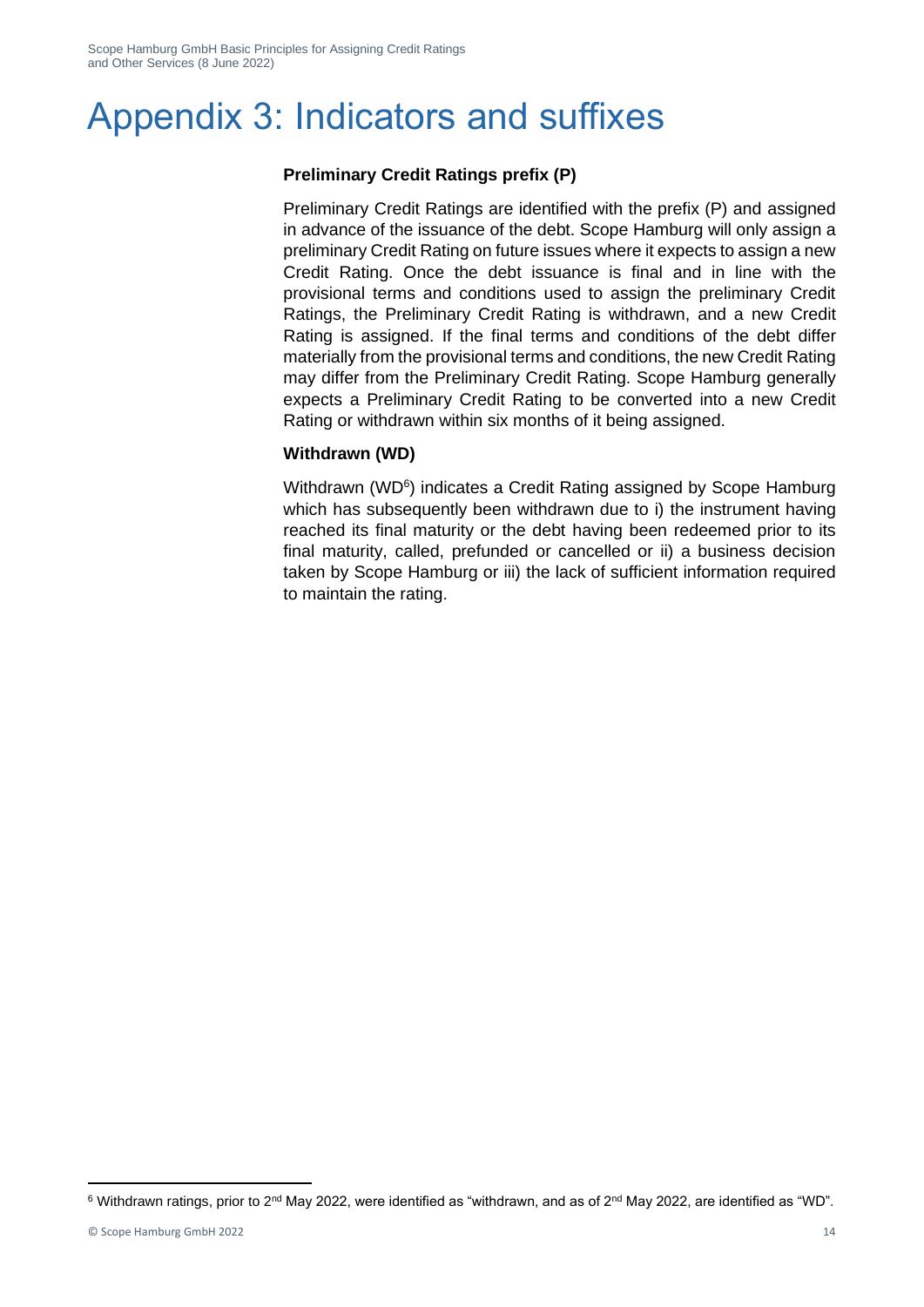# <span id="page-15-0"></span>Appendix 4: Credit Rating Actions

#### **Overview of Credit Rating actions**

A Credit Rating Action is any one of the items below:

• Preliminary: Preliminary (P) Credit Ratings are assigned in advance of an instrument issuance.

• New: The assignment of a new Credit Rating (may or may not be preceded by a Preliminary Credit Rating).

• Upgrade: The upgrade of a Credit Rating.

• Downgrade: The downgrade of a Credit Rating.

• Default: The assignment or removal of a default status.

Under Review<sup>7</sup>: The placement of a Credit Rating 'Under Review' for a possible upgrade or downgrade, or for a developing outcome.

• Confirmation: If a Credit Rating is removed from Under Review without an upgrade or downgrade.

• Affirmation: If a Credit Rating is affirmed following a rating committee.

• Withdrawal: If a Credit Rating is withdrawn.

• Assignment of a new Outlook or a changed Outlook to a Credit Rating.

#### Credit **Credit Rating Under Review<sup>8</sup>**

• A Credit Rating can be placed Under Review for upgrade, downgrade or a developing outcome. The Under Review status indicates that this Credit Rating is under consideration for a change with further analysis needed to determine the Credit Rating outcome. Scope Hamburg intends to resolve the status of a Credit Rating placed Under Review as soon as practicable and over a period not exceeding three months. The Under Review status will be resolved with a Credit Rating being upgraded, downgraded, or confirmed by a rating committee. However, the latter can decide to maintain the Under Review status if more time is required to complete the analysis (this is not a rating action). The direction of the Under Review status can also be changed (which constitutes a rating action). A Credit Rating Under Review is generally only taken off Under Review after the review has been concluded. Not all rating changes are preceded by an Under Review status.

 $7$  For such rating actions the status was placed on the "watch list" until the 1<sup>st</sup> May 2022 and on "under review" status from 2<sup>nd</sup> May 2022 onwards.

<sup>&</sup>lt;sup>8</sup> For such rating actions the status was placed on the "watch list" until the 1<sup>st</sup> May 2022 and on "under review" status from 2<sup>nd</sup> May 2022 onwards.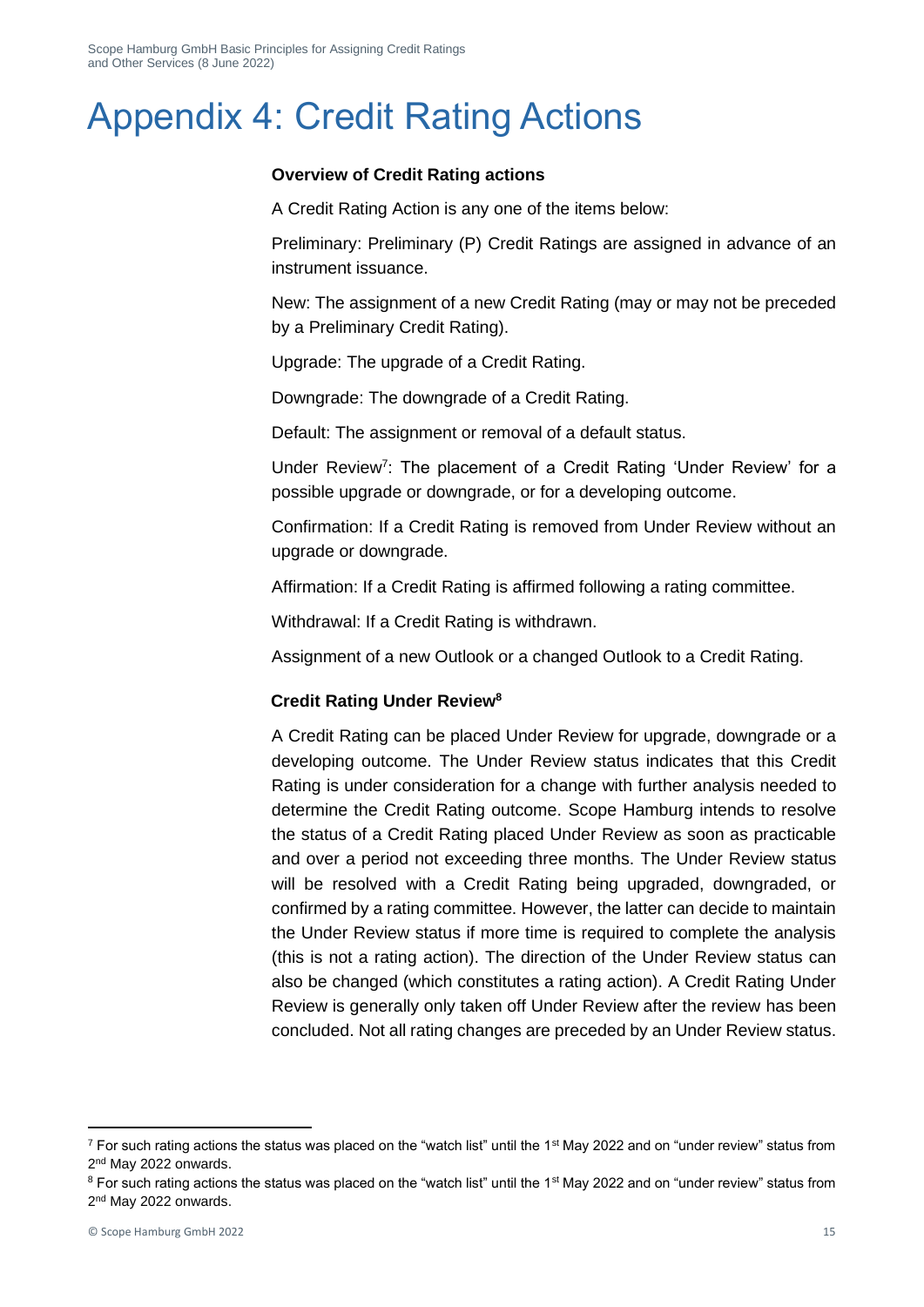#### **Outlook**

A Credit Rating can be accompanied by a Credit Rating Outlook, which can be Stable, Positive or Negative. The positive and negative Outlooks normally refer to a period of 12-18 months. These Outlooks provide an indication of the most likely direction of a potential rating change. However, they do not necessarily signal that an upgrade or a downgrade of a Credit Rating will automatically follow.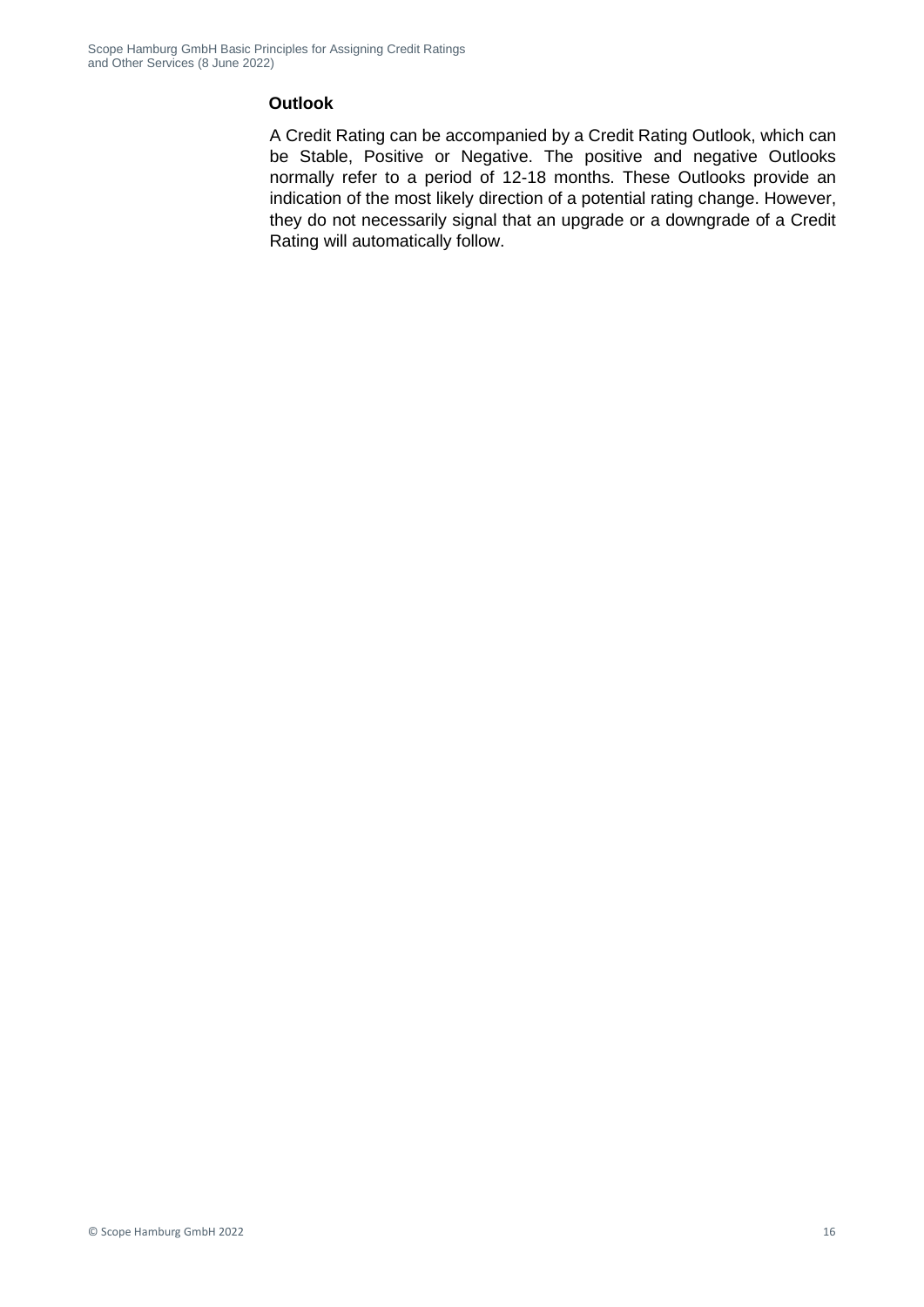# Appendix 5: Rating Categories for Ratings and Other Services

## **Long-term Credit Rating scale**

The long-term Credit Rating scale for Issuers, debt instruments and their debt instrument categories, is the following:

| <b>Category</b> | <b>Explanation</b>                                                                                        |                                                                                               |  |
|-----------------|-----------------------------------------------------------------------------------------------------------|-----------------------------------------------------------------------------------------------|--|
| <b>AAA</b>      | Credit Ratings at the AAA level reflect an opinion of exceptionally strong credit quality.                |                                                                                               |  |
| AA              | Credit Ratings at the AA level reflect an opinion of very strong credit quality.                          |                                                                                               |  |
| $\mathsf{A}$    | Credit Ratings at the A level reflect an opinion of strong credit quality.                                |                                                                                               |  |
| <b>BBB</b>      | Credit Ratings at the BBB level reflect an opinion of good credit quality.                                |                                                                                               |  |
| <b>BB</b>       | Credit Ratings at the BB level reflect an opinion of moderate credit quality.                             |                                                                                               |  |
| B               | Credit Ratings at the B level reflect an opinion of weak credit quality.                                  |                                                                                               |  |
| <b>CCC</b>      | Credit Ratings at the CCC level reflect an opinion of very weak<br>credit quality.                        | Debt instruments in default: These                                                            |  |
| cc              | Credit Ratings at the CC level reflect an opinion of extremely weak<br>credit quality.                    | Credit Ratings may also be assigned<br>to debt categories and debt<br>instruments in default* |  |
| $\mathbf{C}$    | Credit Ratings at the C level reflect an opinion of exceptionally<br>weak credit quality.                 |                                                                                               |  |
| D/SD            | Credit Ratings at the D or SD level reflect a default* situation with<br>average to low or no recoveries. |                                                                                               |  |

*\*See definition of default above.*

**Notches** – Scope Hamburg's long-term Credit Ratings are expressed with symbols from AAA to D/SD, with '+' and '-' as additional sub-categories for each category from AA to B (inclusive). There are 20 levels in total.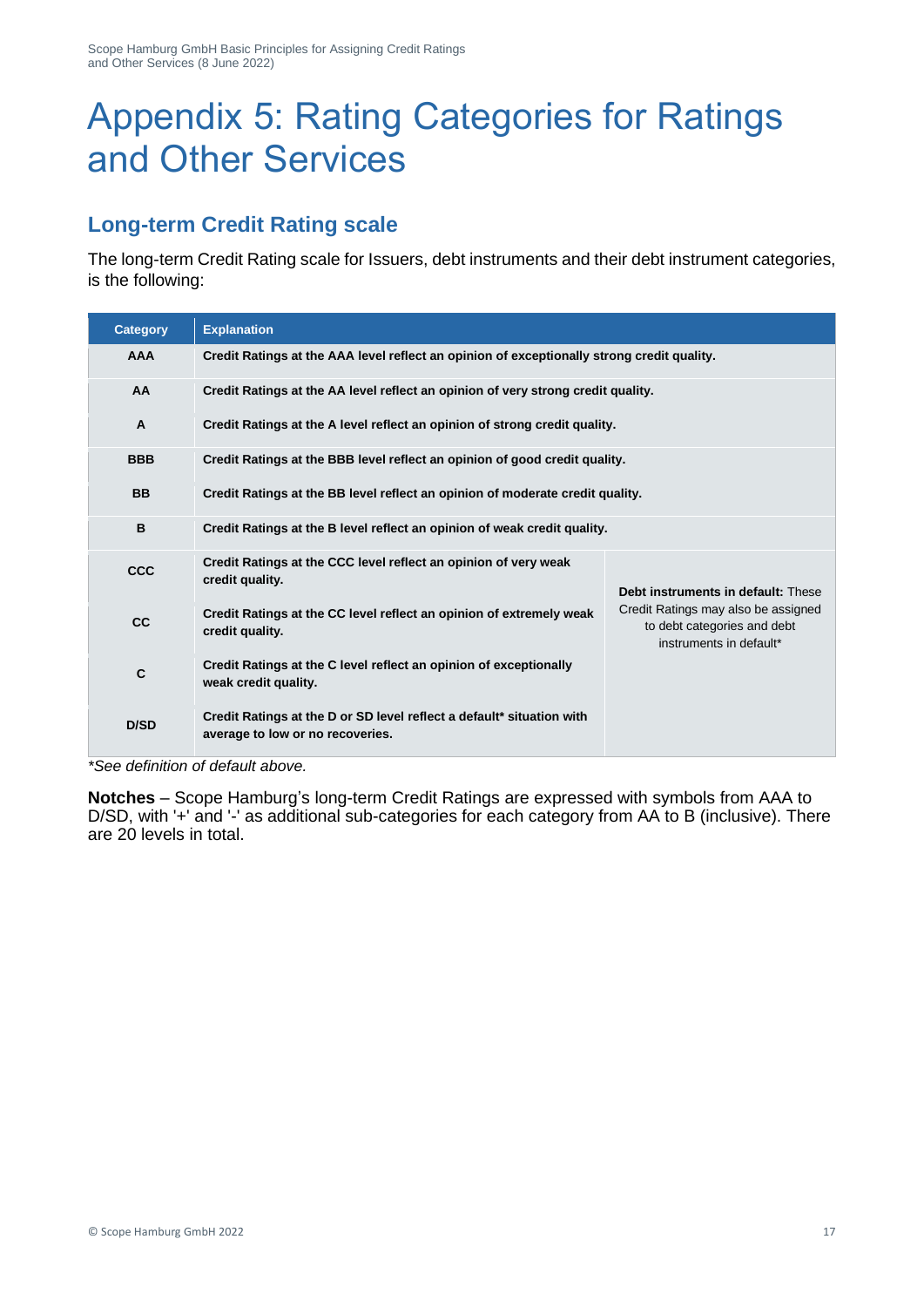### **Short-term Credit Rating scale**

The short-term Credit Rating scale for Issuers, debt instruments and their debt instrument categories, is the following:

| Category | <b>Explanation</b>                                                                                                                                      |
|----------|---------------------------------------------------------------------------------------------------------------------------------------------------------|
| $S-1+$   | Credit Ratings at the S-1+ level reflect an opinion of the lowest credit risk with the highest capacity to<br>repay short-term obligations.             |
| $S-1$    | Credit Ratings at the S-1 level reflect an opinion of very low credit risk with high capacity to repay short-<br>term obligations.                      |
| $S-2$    | Credit Ratings at the S-2 level reflect an opinion of low credit risk with good capacity to repay short-term<br>obligations.                            |
| $S-3$    | Credit Ratings at the S-3 level reflect an opinion of acceptable credit risk with fair capacity to repay short-<br>term obligations.                    |
| $S-4$    | Credit Ratings at the S-4 level reflect an opinion of moderate-to-high credit risk with modest to very low<br>capacity to repay short-term obligations. |
| D/SD     | Credit Ratings at the D or SD level reflect a default* situation.                                                                                       |

*\*See definition of default above.* 

### **Short term/long term Credit Rating correspondence**

Short-term Credit Ratings can be derived from the long-term Issuer Credit Ratings. They can be mapped as follows:

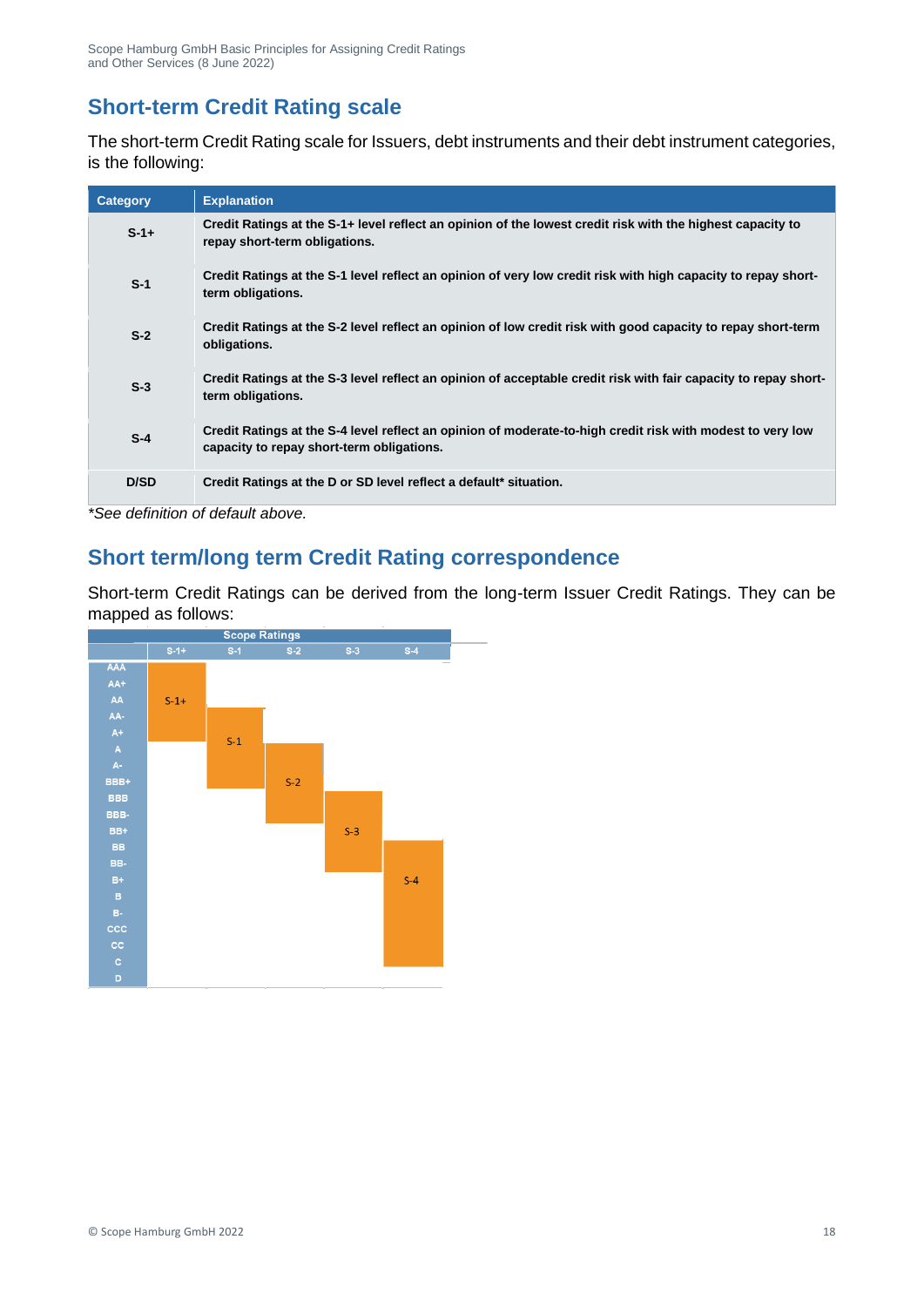## Appendix 5: Disclaimer

© 2022 Scope Hamburg GmbH ("SH") and/or its licensors and affiliates. All rights reserved.

**CREDIT RATINGS ISSUED BY SH ARE SH'S CURRENT OPINIONS OF THE RELATIVE FUTURE CREDIT RISK OF ENTITIES, CREDIT COMMITMENTS, OR DEBT OR DEBT-LIKE SECURITIES, AND SH'S PUBLICATIONS MAY INCLUDE SH'S CURRENT OPINIONS OF THE RELATIVE FUTURE CREDIT RISK OF ENTITIES, CREDIT COMMITMENTS, OR DEBT OR DEBT-LIKE SECURITIES. SH DEFINES CREDIT RISK AS THE RISK THAT AN ENTITY MAY NOT MEET ITS CONTRACTUAL, FINANCIAL OBLIGATIONS AS THEY COME DUE AND, IN THE CASE OF ISSUANCE-LEVEL CREDIT RATINGS, ANY ESTIMATED FINANCIAL LOSS IN THE EVENT OF DEFAULT. CREDIT RATINGS DO NOT ADDRESS ANY OTHER RISK, INCLUDING BUT NOT LIMITED TO: LIQUIDITY RISK, MARKET VALUE RISK, OR PRICE VOLATILITY. CREDIT RATINGS AND SH'S OPINIONS INCLUDED IN SH'S PUBLICATIONS ARE NOT STATEMENTS OF CURRENT OR HISTORICAL FACT. CREDIT RATINGS AND SH'S PUBLICATIONS ARE NEITHER A PROSPECTUS NOR A SUBSTITUTE FOR INFORMATION ASSEMBLED AND PRESENTED BY COMPANIES OR ISSUERS FOR INVESTORS REGARDING THE PURCHASE OF A SECURITY OR FOR ASSESSING THE CREDITWORTHINESS OF A RATED ENTITY. CREDIT RATINGS AND SH'S PUBLICATIONS DO NOT CONSTITUTE OR PROVIDE INVESTMENT OR FINANCIAL ADVICE, AND DO NOT PROVIDE RECOMMENDATIONS TO PURCHASE, SELL, OR HOLD PARTICULAR SECURITIES. NEITHER CREDIT RATINGS NOR SH'S PUBLICATIONS COMMENT ON THE SUITABILITY OF AN INVESTMENT FOR ANY PARTICULAR INVESTOR. SH ISSUES ITS CREDIT RATINGS AND PUBLISHES ITS PUBLICATIONS WITH THE EXPECTATION AND UNDERSTANDING THAT EACH INVESTOR WILL, WITH DUE CARE, CONDUCT ITS OWN INDEPENDENT ANALYSES, CREDIT ASSESSMENTS AND OTHER VERIFICATIONS AND EVALUATIONS OF EACH SECURITY THAT IS UNDER CONSIDERATION FOR PURCHASE, HOLDING, OR SALE.**

SH'S CREDIT RATINGS AND SH'S PUBLICATIONS ARE NOT INTENDED FOR USE BY RETAIL INVESTORS AND IT WOULD BE RECKLESS AND INAPPROPRIATE FOR RETAIL INVESTORS TO USE SH'S CREDIT RATINGS OR SH'S PUBLICATIONS WHEN MAKING AN INVESTMENT DECISION. IF IN DOUBT YOU SHOULD CONTACT YOUR FINANCIAL OR OTHER PROFESSIONAL ADVISER.

ALL INFORMATION CONTAINED HEREIN IS PROTECTED BY LAW, INCLUDING BUT NOT LIMITED TO, COPYRIGHT LAW, AND NONE OF SUCH INFORMATION MAY BE COPIED OR OTHERWISE REPRODUCED, REPACKAGED, FURTHER TRANSMITTED, TRANSFERRED, DISSEMINATED, REDISTRIBUTED OR RESOLD, OR STORED FOR SUBSEQUENT USE FOR ANY SUCH PURPOSE, IN WHOLE OR IN PART, IN ANY FORM OR MANNER OR BY ANY MEANS WHATSOEVER, BY ANY PERSON WITHOUT SH'S PRIOR WRITTEN CONSENT.

All information contained herein is obtained by SH from sources believed by it to be accurate and reliable. Because of the possibility of human or mechanical error as well as other factors, however, all information contained herein is provided "AS IS" without warranty of any kind. SH adopts all necessary measures so that the information it uses in assigning a Credit Rating is of sufficient quality and from sources SH considers to be reliable including, when appropriate, independent third-party sources. However, SH is not an auditor and cannot in every instance independently verify or validate information received in the rating process or in preparing the SH publications.